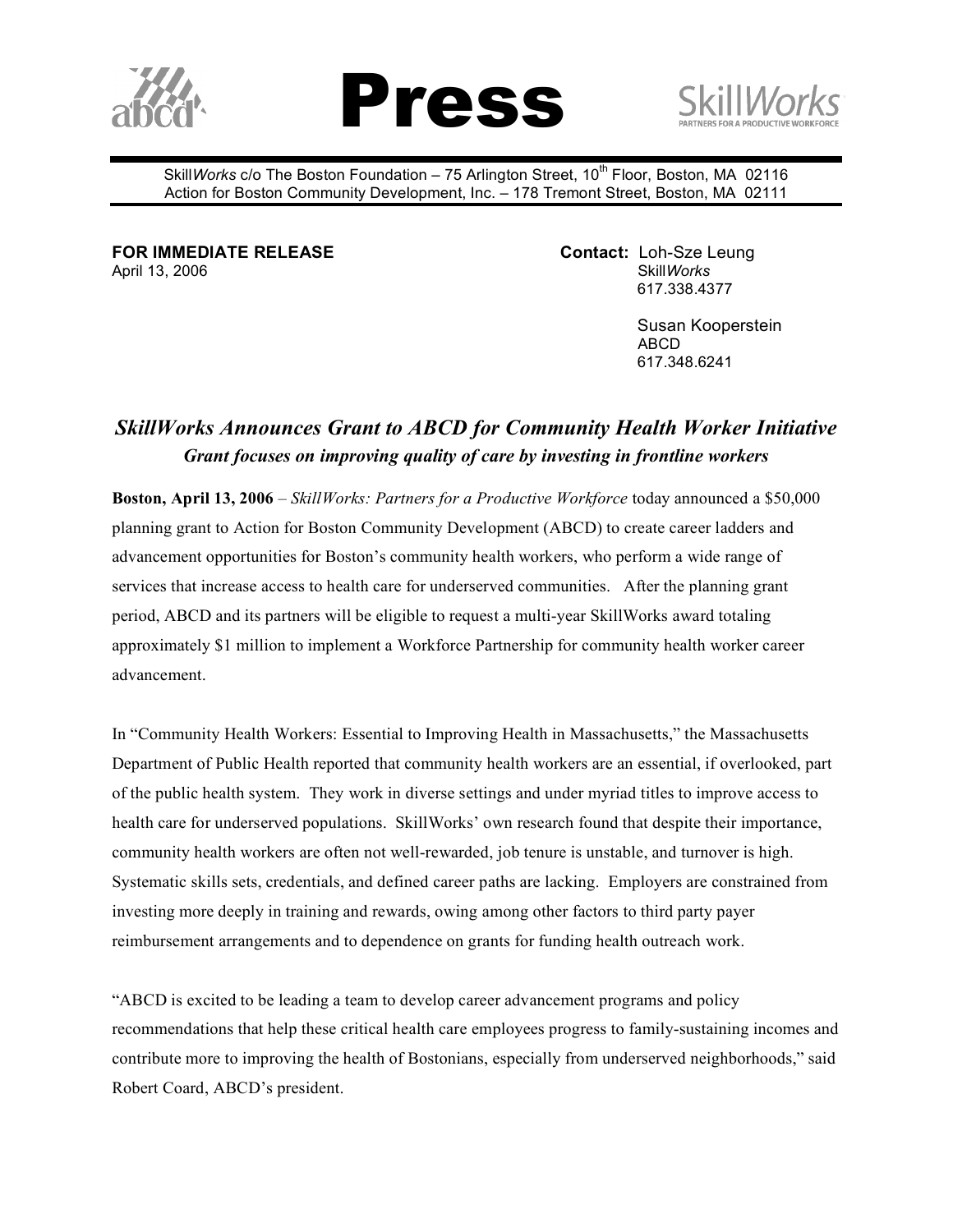As lead partner, ABCD will coordinate the planning process and later the implementation of a SkillWorks Workforce Partnership. The employer partners are Whittier Street Health Center; East Boston Neighborhood Health Center; Partners in Health/Brigham and Women's Hospital; ABCD's own public health division, and DotWell, a community-based coalition of Codman Square Community Health Center and Dorchester House Multi-Service Health Center.

Other key partners will include: Morgan Memorial Goodwill Industries; Boston Private Industry Council; Bunker Hill Community College; University of Massachusetts; Boston College of Public and Community Service; Massachusetts Department of Public Health; Massachusetts Department of Mental Health; Massachusetts Community Health Worker Network; and the Massachusetts League of Community Health Centers.

"ABCD's proposal was impressive for the involvement the agency has secured from 24 diverse partners," notes SkillWorks director Loh-Sze Leung, "In particular, ABCD's employer partners are committed to developing career ladders for their community health workers. This initiative will benefit in many ways from their experience."

SkillWorks' Community Health Worker Advancement Initiative is funded by the Robert Wood Johnson Foundation, which has awarded SkillWorks a grant of nearly \$1.7 million to expand its career advancement programs to frontline health care workers.

"Expanding Skillworks' training and career development opportunities to employees of the community health agencies that deliver education, outreach, and community based care affirms their value to our health system," said Victor A. Capoccia, Senior Program Officer of the Robert Wood Johnson Foundation. "Everyone will benefit from this expansion, which will lead to better wages for employees, a more stable and skilled workforce for employers, and most important, consistent quality for consumers."

SkillWorks, the largest public/private investment in workforce development in Boston's history, seeks to change the way employers hire and promote entry-level workers from the city's neighborhoods. It is an ambitious effort on the part of philanthropy, government, community organizations, unions, and employers to create a workforce development system that helps low-skill, low-income residents move to family-sustaining jobs and helps employers find and retain skilled employees. The Robert Wood Johnson Foundation grant brings the total investment funds committed to SkillWorks to over \$13 million.